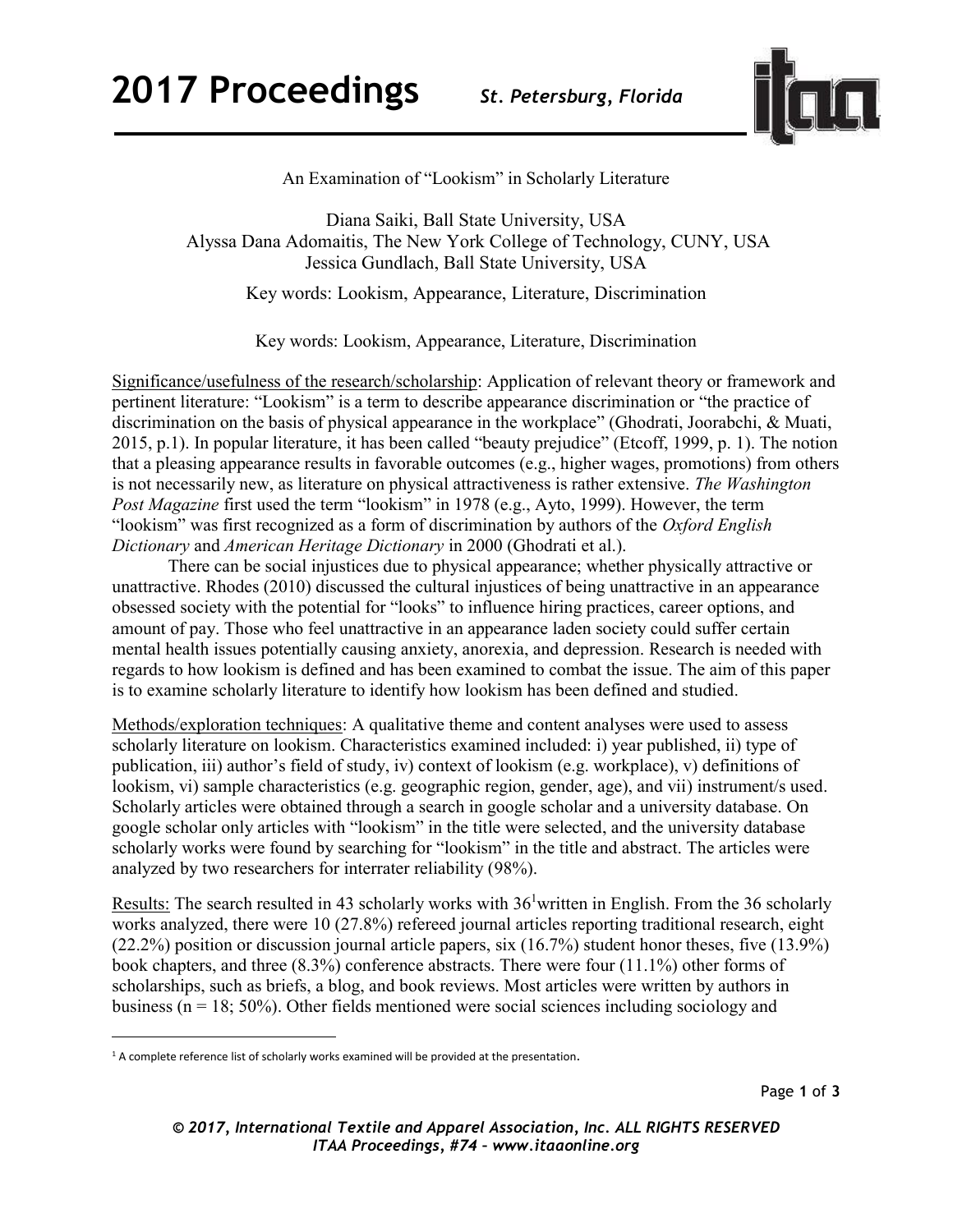communication (n=5; 13.9%), education (n = 4; 11.1%), law (n = 2; 5.5%), and women's studies (n = 2; 5.5%). Five (13.9%) authors' backgrounds were not known.

The main context where lookism was examined was in the workplace  $(n = 20; 55.5\%)$ . Industries identified were public relations, hotel and retail, sports (NFL), service work, fitness industry, and academia. Lookism was examined in general society and within the law ( $n = 7$ ; 20.4%). Other places lookism was examined were middle and high school, literature, within art works, and in the criminal system. Most articles focused on situations in the United States. However, other geographical regions noted were Finland and Scotland, U.K., Korea, China, and Indonesia. Two articles focused on globalization discussing several countries. Two (5.5%) were published in the 1990s, 12 (33.3%) from 2000-2009, and 25 (69.4%) from 2010 – present.

Many authors provided a definition of lookism  $(n = 32)$ . The authors discussed discrimination given an individual's "appearance," "looks," "beauty," "attractiveness", and "aesthetics." Specific visible demographic characteristics of the victim of these bias included weight, age, gender, race, style, grooming, hygiene, hair colour and texture, facial features, and clothing. An alternative phrase associated with lookism was "Aesthetic Labour" ( $n = 3$ ; 9.4%). Discussions of lookism varied in degrees of moral ethics from a cultural standard, bias to prejudice, and discrimination. Seventeen (53.1%) noted perceptions of various forms of lookism were bound by culture and relative to the target population. Discrimination was the most common word used to define lookism  $(n = 31;$ 96.8%) with one article labelling it a "crime."

Ten scholarly works discussed a research method, with all published after 2000 and eight (80%) published after 2009. A range of methods were used to measure lookism, including qualitative questioning (n = 3; 30%), analysis of images and videos (n=4; 40%), Likert scale (n= 2; 20%), and analysis of demographics of pre-existing court cases/documents (n=1; 10%). Body size and face symmetry were the primary measure for two studies. Another study compiled a variety of physical features including height, weight, eye colour, scars, face symmetry, tattoos, and body type. To measure discrimination salaries and punishments for crimes were used. Lookism tendencies and beliefs were measured through Likert scale and qualitative questioning. Only four (40%) used a U.S. sample. The other studies incorporated samples in Sydney, European Union, and Indonesia. All studies found lookism existed, with all but one (90%) noting better looking individuals receive favourable treatment. In one study, better looking criminals received more stringent punishment.

Discussion and Conclusions: Examining the scholarly literature on lookism suggests it: i) is an emerging concept in scholarly literature; ii) is a form of discrimination, particularly in the workplace; ii) includes a variety of physical features (e.g. age, facial symmetry, tattoos); iii) is multicultural; iv) supports popular literature that these biases exist (e.g., Ayto, 1999), and v) needs to be studied further to fully understand and define it.

Lookism is a significant topic (Rhodes, 2010), and apparel and textile (AT) researchers can utilize their expertise to examine it further. Specifically, the term "lookism" could be defined in more detail to include certain physical features and legal standards. For example, to define the ethical parameters of lookism, AT researchers could interview business executives or lawyers. The workforce is a common place to examine lookism, but other social settings could be studied. AT scholars could seek to provide a reliable and valid measure of lookism. Finally, additional articles on lookism could be examined using terms found in this study (e.g., aesthetic labour).

*© 2017, International Textile and Apparel Association, Inc. ALL RIGHTS RESERVED ITAA Proceedings, #74 – www.itaaonline.org*